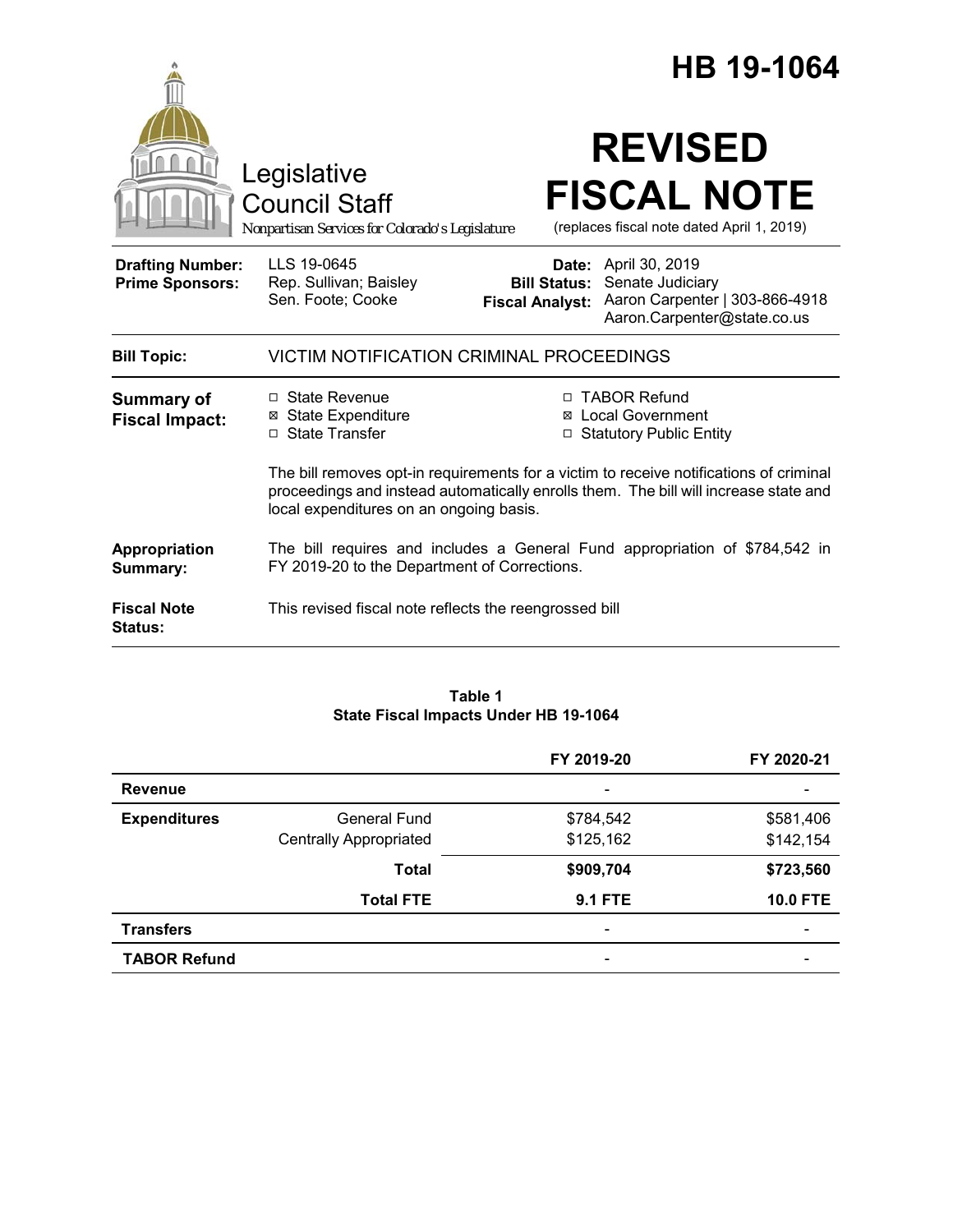April 30, 2019

# **Summary of Legislation**

Under current law, eligible victims must opt-in to receive various notices concerning the offender who committed the crime against them. These notices include, among others:

- annual updates of the status of a cold case;
- notifications about an offender's probation;
- information about an offender in the Department of Corrections (DOC); and
- information about an offender in one of the state's mental health hospitals.

The bill removes the opt-in requirements, except for notifications about probation, and instead automatically enrolls victims to receive notices. Probation victims will automatically receive notifications only when offenders abscond from probation. Crimes for which a victim may request notifications include, but are not limited to, murder, manslaughter, assault, kidnaping, and sexual assault.

## **Assumptions**

Under the bill, the fiscal note assumes there will be:

- an additional 19,821 victims per year requiring notification about offenders in the DOC based on the estimated number of victims of offenders currently in the DOC for a covered crime for which a victim has not opted in to receive notifications;
- an additional 16,615 victims per year requiring notification about parole hearings, based on the average number of parole hearings per year where a victim has not opted in to receive notification; and
- expenditures will be incurred starting on July 1, 2019.

The fiscal note also assumes current utilization rates and notification methods will continue under this bill.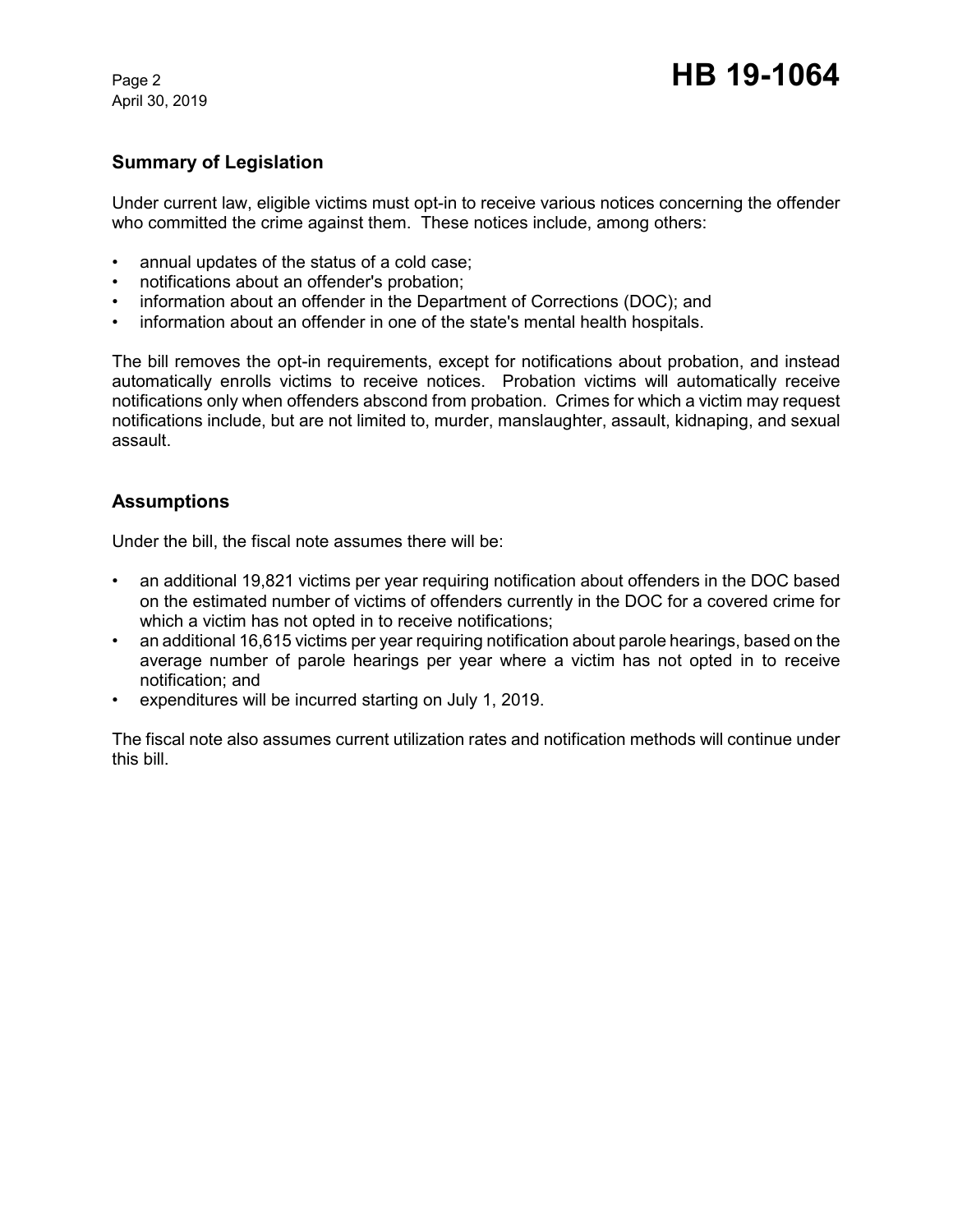# **State Expenditures**

The bill will increase state General Fund expenditures in the DOC by \$909,704 and 9.1 FTE in FY 2019-20 and \$723,560 in FY 2020-21 and 10.0 FTE, as shown in Table 2 and discussed below.

| Table 2<br><b>Expenditures Under HB 19-1064</b>    |                |                 |  |  |  |
|----------------------------------------------------|----------------|-----------------|--|--|--|
| <b>Cost Components</b>                             | FY 2019-20     | FY 2020-21      |  |  |  |
| <b>Department of Corrections</b>                   |                |                 |  |  |  |
| <b>Personal Services</b>                           | \$459,475      | \$555,564       |  |  |  |
| <b>Operating Expenses and Capital Outlay Costs</b> | \$55,675       | \$9,500         |  |  |  |
| <b>Other Costs</b>                                 | \$29,392       | \$16,342        |  |  |  |
| <b>Office Space Renovation</b>                     | \$240,000      |                 |  |  |  |
| Centrally Appropriated Costs*                      | \$125,162      | \$142,154       |  |  |  |
| <b>Total</b>                                       | \$909,704      | \$723,560       |  |  |  |
| <b>Total FTE</b>                                   | <b>9.1 FTE</b> | <b>10.0 FTE</b> |  |  |  |

 *\* Centrally appropriated costs are not included in the bill's appropriation.*

**Department of Corrections.** The DOC requires new staff including 6.0 FTE to notify all victims of covered crimes about offenders in the DOC, 1.0 FTE to notify all victims about parole hearings, 2.0 FTE to assist an increased number of victims in attending parole hearings, and 1.0 FTE to assist the increased number of victims that may participate in the Victim Offender Dialogue program. First-year costs are prorated for the General Fund Paydate Shift. Costs for office space renovations to accommodate 10.0 new FTE are also included.

In addition, in FY 2019-20, the DOC will have an increase in costs of \$29,392 in FY 2019-20 and \$16,342 per year starting in FY 2020-21 for various other costs. These costs include software licensing, trainings, drug tests, postage, and basic training for new hires.

**Judicial Department.** This bill will increase workload in the Judicial Department starting in FY 2019-20, in order to notify victims about the offender who absconds from probation. In addition, workload to the trial courts will increase to notify more victims about an offender who was found not guilty for reason of insanity and is petitioning the court to remove their name from the central offender registry. The fiscal note assumes that these increases in notifications can be handled within existing appropriations.

**Parole Board.** To the extent that the bill results in more victim's attending parole hearings, costs and workload to the Parole Board will increase to hear and review victims statements. Future legislation to increase the number of board members may be necessary.

**Department of Human Services.** The bill increases costs and workload to the Department of Human Services to provide notifications to victim's when an offender is in a state mental hospital. This increase in notifications can be accomplished within existing appropriations.